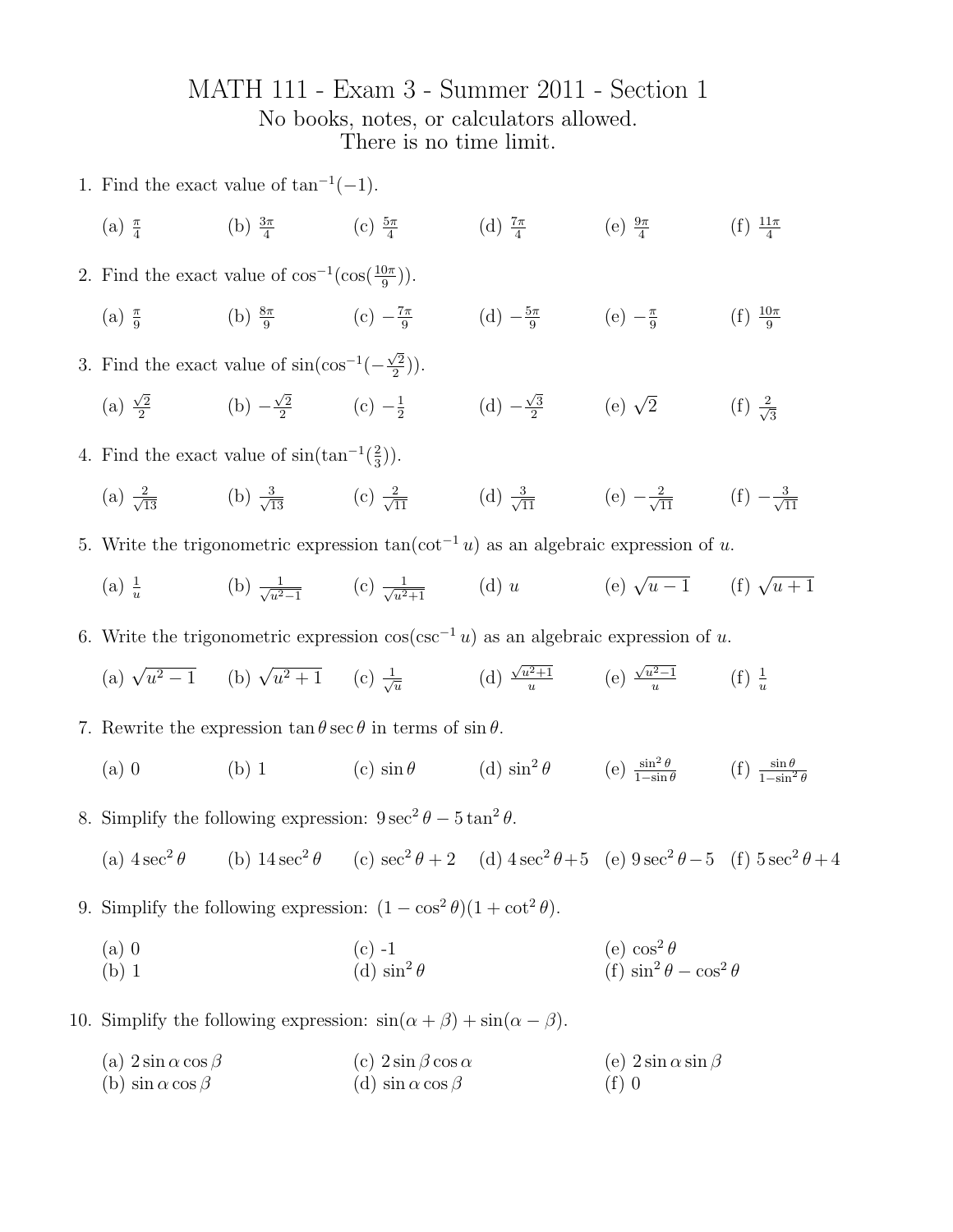11. Simplify the following expression:  $\cos^4 \theta - \sin^4 \theta$ .

(a)  $\sin 2\theta$  (b)  $\cos 2\theta$  (c)  $2\sin 2\theta$  (d)  $2\cos 2\theta$  (e) 1 (f) 0

12. If  $\sin \alpha = \frac{1}{4}$  $\frac{1}{4}$  and  $0 < \alpha < \frac{\pi}{2}$ . Find  $\cos 2\alpha$ .

- (a) 1 (b)  $\sqrt{2}$  $\overline{2}$  (c)  $\frac{1}{\sqrt{2}}$  $\frac{1}{2}$  (d)  $\frac{7}{8}$  (e)  $\frac{3}{16}$  (f)  $\frac{1}{2}$  $(f) \frac{1}{2}$
- 13. Find the exact value of  $\sin \frac{\pi}{12}$ .

 $(a) \frac{1}{4}$ (b)  $\sqrt{3}+\sqrt{2}$  $\frac{+\sqrt{2}}{4}$  (c)  $\sqrt{6}+\sqrt{2}$  $\frac{+\sqrt{2}}{4}$  (d)  $\sqrt{6}-\sqrt{2}$  $\frac{-\sqrt{2}}{4}$  (e)  $\frac{-\sqrt{6}-\sqrt{2}}{4}$  $\frac{5-\sqrt{2}}{4}$  (f)  $\sqrt{2}-\sqrt{6}$ 4

14. If  $\sin \alpha = \frac{2}{3}$  $\frac{2}{3}$  and  $\frac{\pi}{2} < \theta < \pi$ , find sin  $2\alpha$ .

(a) 
$$
-\frac{\sqrt{5}}{3}
$$
  
\n(b)  $\frac{4}{3}$   
\n(c)  $\frac{\sqrt{5}}{9}$   
\n(d)  $\frac{4\sqrt{5}}{9}$   
\n(e)  $-\frac{4\sqrt{5}}{9}$   
\n(f)  $-\frac{\sqrt{5}}{9}$ 

- 15. Find the exact value of  $\tan \frac{7\pi}{12}$ .
	- (a)  $1 + \sqrt{3}$  (b)  $1 -$ √ 3 (c)  $2 \sqrt{3}$  (d)  $2 + \sqrt{3}$  (e)  $-2 + \sqrt{3}$  (f)  $-2 -$ √ 3

16. Given that  $\sin \alpha + \sin \beta = 2 \sin \frac{\alpha + \beta}{2} \cos \frac{\alpha - \beta}{2}$ , simplify the following expression:  $\frac{\sin \theta + \sin 3\theta}{2 \sin 2\theta}$ . (a)  $\cos \theta$  (b)  $\cos 2\theta$  (c)  $\sin \theta$  (d)  $\sin 2\theta$  (e)  $\tan \theta$  (f)  $\tan 2\theta$ 

17. Determine the sum of all solutions to the equation  $2 \cos \theta + 1 = 0$  on  $[0, 2\pi)$ .

(a) 0 (b)  $\frac{\pi}{3}$ (c)  $\pi$  (d)  $\frac{3\pi}{4}$ (e)  $2\pi$  (f)  $3\pi$ 

18. Determine the total number of solutions to the equation  $2\sin^2\theta + \sin\theta - 1 = 0$  on  $[0, 2\pi)$ .

(a) 0 (b) 1 (c) 2 (d) 3 (e) 4 (f) 5

19. Determine the total number of solutions to the equation  $2\cos^2\theta - 2\sin^2\theta = 2$  on  $[0, 2\pi)$ .

(a) 0 (b) 1 (c) 2 (d) 3 (e) 4 (f) 5

20. Determine the total number of solutions to the equation  $\sin 2\theta \sin \theta = \cos \theta$  on  $[0, 2\pi)$ .

(a) 0 (b) 1 (c) 2 (d) 3 (e) 4 (f) 5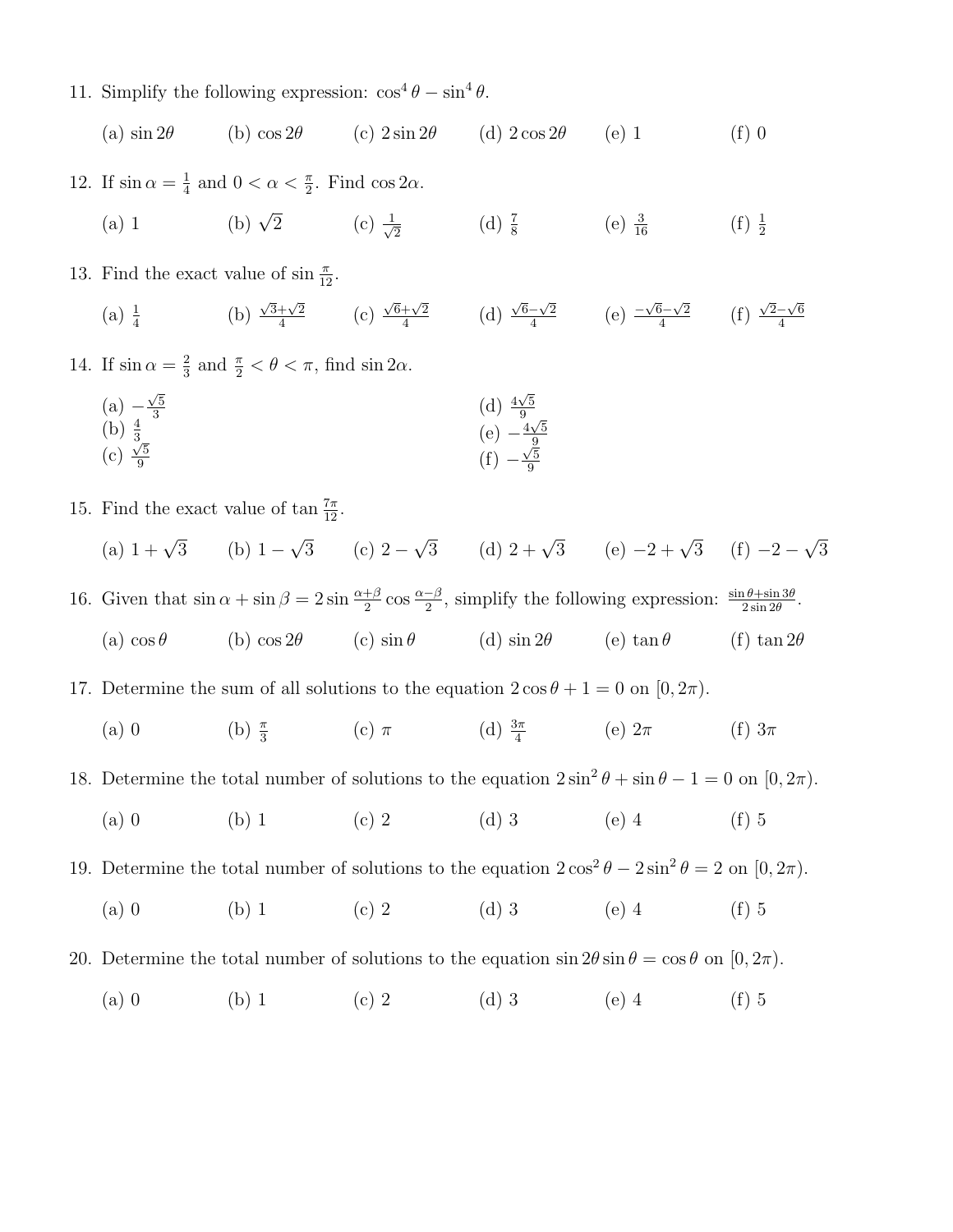## Fill in The Unit Circle



EmbeddedMath.com